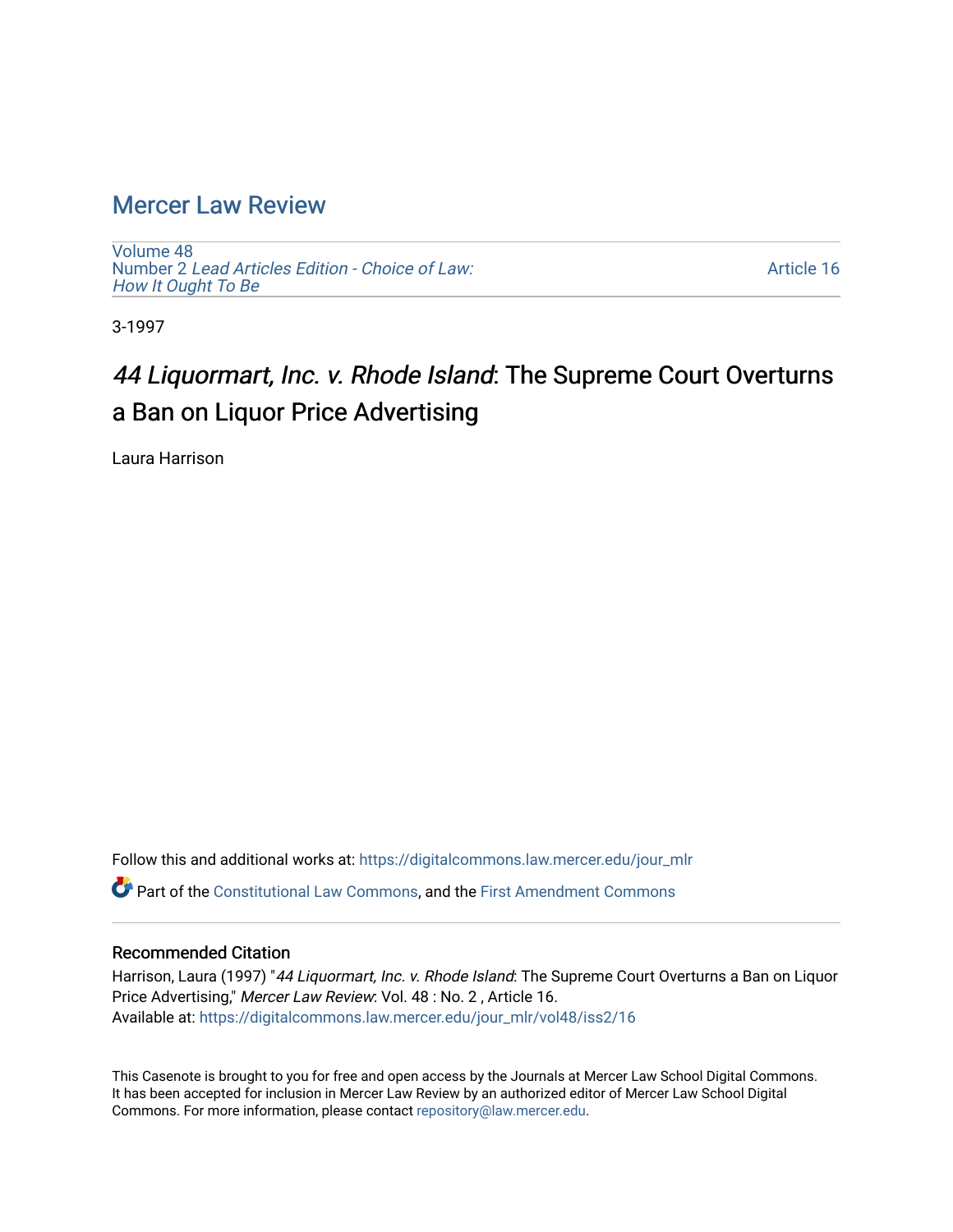## *44 Liquormart, Inc. v. Rhode Island:* **The Supreme Court Overturns a Ban on Liquor Price Advertising**

In 44 Liquormart, Inc. v. Rhode Island,<sup>1</sup> two licensed liquor retailers brought suit against the Rhode Island Liquor Control Administrator to challenge the First Amendment validity of state statutes that banned the price advertising of alcoholic beverages. In a unanimous decision, the United States Supreme Court overturned the ban,<sup>2</sup> a judgment which may render similar restrictions unconstitutional.

#### I. FACTUAL BACKGROUND

In **1991,** 44 Liquormart, a licensed retailer of alcoholic beverages in Rhode Island, placed an advertisement in a local newspaper. Although the advertisement did not directly state liquor prices, it listed the prices of items such as peanuts and potato chips and included the word "WOW" next to pictures of rum and vodka bottles. The Rhode Island Liquor Control Administrator concluded that the advertisement violated the state's price-advertising ban through an implied reference to bargain liquor prices and fined  $44$  Liquormart.<sup>3</sup> 44 Liquormart paid the fine and filed an action against the Administrator in the United States District Court for the District of Rhode Island. Peoples, a neighboring Massachusetts retailer that also wanted to advertise in Rhode Island, joined Liquormart in seeking a declaratory judgment that the Rhode Island statutes and implementing regulations violated the First Amendment.<sup>4</sup>

4. *Id.* at **1503.**

<sup>1.</sup> **116 S.** Ct. 1495 **(1996).**

<sup>2.</sup> *Id.* at **1501.** The principal opinion is in eight parts; only Parts **I, II,** VII, and VIII received a majority. Justices Thomas, Scalia, and O'Connor filed concurring opinions.

**<sup>3.</sup>** *Id.* at **1503.** Specifically, the statutory ban provided that.it was unlawful for vendors to advertise their alcoholic beverage prices, with the exception of price tags or signs placed on the merchandise so long as these were not visible from the street. *Id.* at **1501.** Also, an implementing regulation provided that any media or advertising company who advertised the prices would be guilty of a misdemeanor. *Id.*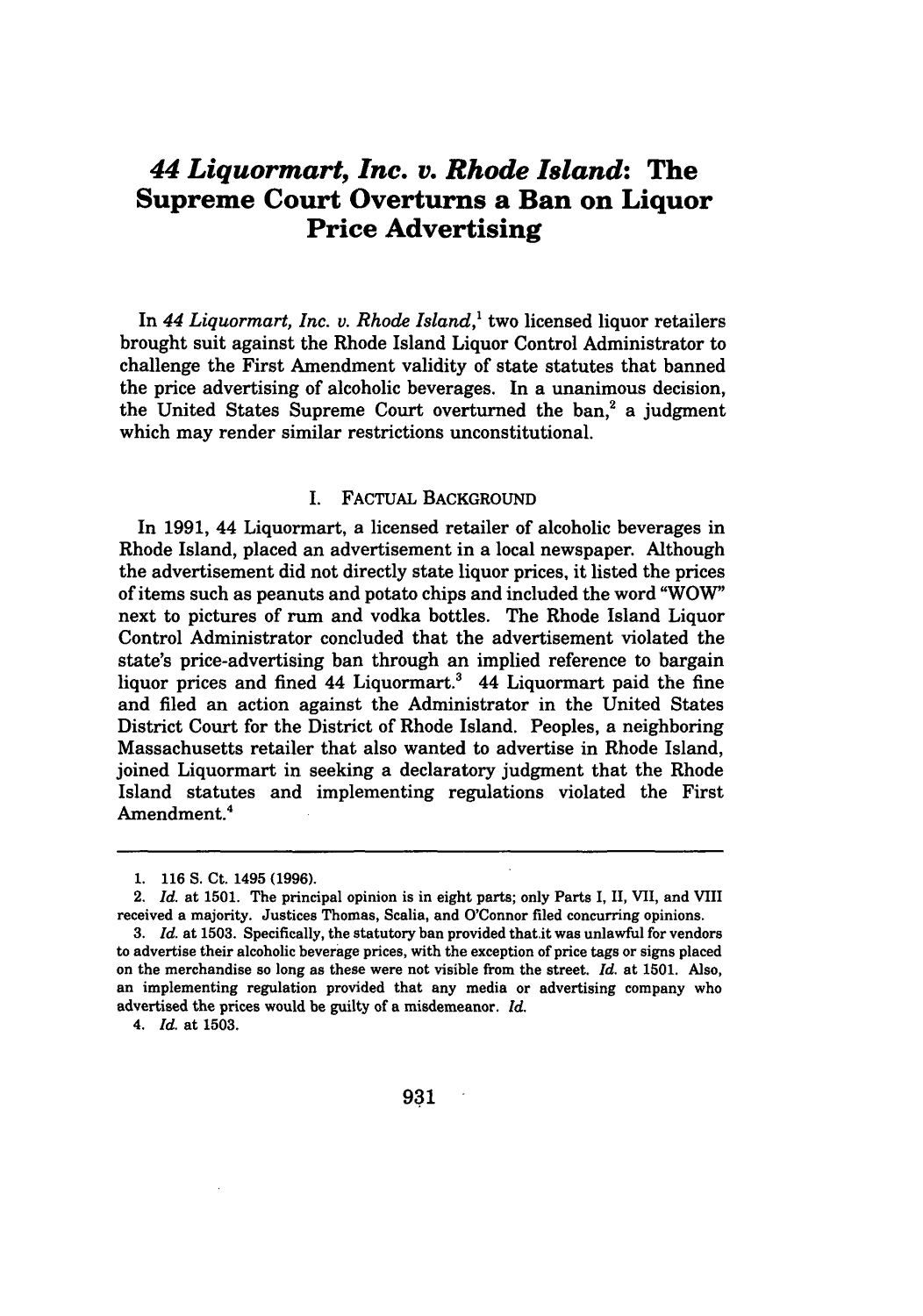After hearing conflicting expert testimony regarding the ban's impact on the promotion of temperance, the district court found that it had "no significant impact on ... alcohol consumption in Rhode Island."<sup>5</sup> The court concluded the ban was unconstitutional because it did not directly advance Rhode Island's interest in reducing alcohol consumption and because it was more extensive than necessary to serve the interest.<sup>6</sup> While acknowledging it might be reasonable to assume a connection between the advertising ban and reduced consumption, the district court held that a mere rational basis was not sufficient to justify the speech restriction.7 The United States Court of Appeals for the First Circuit reversed, finding merit in Rhode Island's claim that allowing price advertising created a more competitive market, resulting in lower liquor prices and increased sales of alcoholic beverages.' The court also agreed with the Rhode Island Supreme Court's reasoning in previous cases upholding the ban's constitutionality on the ground that the Twenty-First Amendment' gives the statute an additional presumption of validity.<sup>10</sup>

The Supreme Court granted certiorari and reversed.<sup>11</sup> The Court held that Rhode Island's ban did not significantly advance the promotion of temperance, was more extensive than necessary, and was not within the legislature's authority to suppress truthful, nonmisleading speech.<sup>12</sup> Furthermore, the state's power under the Twenty-First Amendment did not render the statutes constitutional.<sup>13</sup>

#### II. LEGAL BACKGROUND

First Amendment protection of commercial speech is a relatively recent development in United States history. In a 1942 case, *Valentine*  $v.$  Chrestensen,<sup>14</sup> the Court held that purely commercial speech is not protected. In 1976, the Court recognized, for the first time, the unconstitutionality of certain commercial speech restrictions in *Virginia*

*<sup>5.</sup> Id.* (quoting 44 Liquor Mart, Inc. v. Racine, **829** F. Supp. 543, 549 (D.R.I. **1993)).**

<sup>6.</sup> *Id.* (quoting *44 Liquor Mart,* **829** F. Supp. at **555).**

<sup>7.</sup> *Id.*

<sup>8.</sup> *Id.* **(citing** 44 Liquormart, Inc. v. Rhode Island, **39** F.3d **5, 7** (1st Cir. 1994)).

<sup>9. &</sup>quot;The transportation or importation into any State, Territory, or possession of the United States for delivery or use therein of intoxicating liquors, in violation of the laws thereof, is hereby prohibited." U.S. CONST. amend. XXI, § 2.

<sup>10.</sup> *44 Liquormart,* 116 **S.** Ct. at 1503 (citing *44 Liquormart,* 39 F.3d at **8).**

**<sup>11.</sup>** *Id.* at 1504-15.

<sup>12.</sup> *Id.* at 1506-10.

**<sup>13.</sup>** *Id.* at 1515.

<sup>14. 316</sup> U.S. 52, 54 (1942).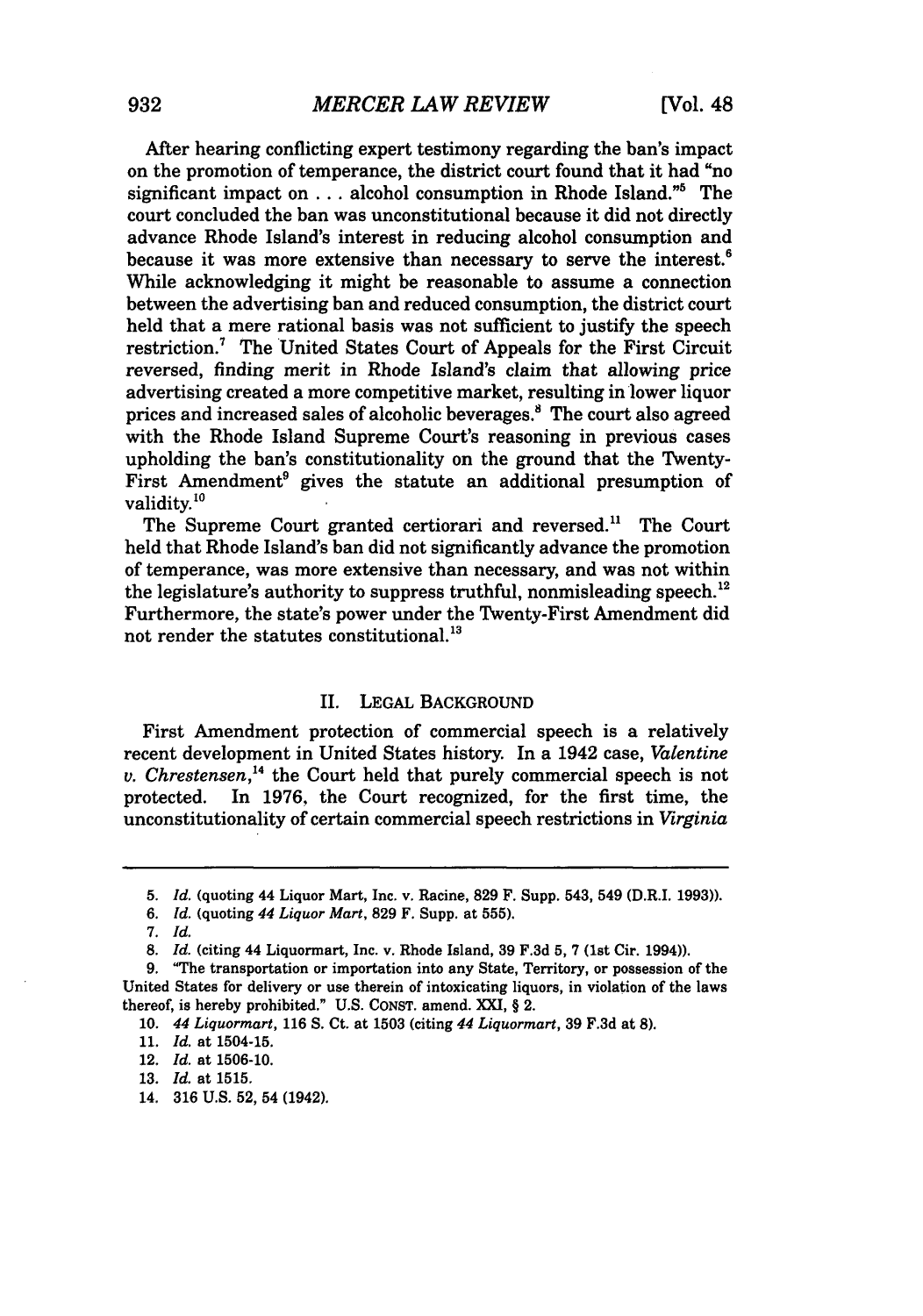*State Board of Pharmacy v. Virginia Citizens Consumer Council, Inc. <sup>5</sup>* The Court struck down a state law prohibiting prescription drug price advertising despite the state's asserted interest in preserving pharmacists' professional stature and the stability of pharmacist-customer relationships.<sup>16</sup> The Court reasoned that the state's position was highly paternalistic because its protection of the citizenry was based on maintaining public ignorance. $17$  Because the restriction targeted the content of the message in fear of its effect on its recipients, the Court held the ban violated the First Amendment.<sup>18</sup>

In another important case that preceded *Virginia Pharmacy,* the Court in *California v. LaRue*<sup>19</sup> considered the state's authority to prohibit "lewd or naked dancing and entertainment" in bars and nightclubs licensed to sell liquor.<sup>20</sup> The Court held that while California may not have the power to proscribe such performances under the First Amendment, the State did have the power to do so where it issued liquor licenses under the Twenty-First Amendment.<sup>21</sup> The Court upheld the regulations and noted that the Twenty-First Amendment gave the law "the added presumption in favor of validity."22

In 1980, the Court returned to the issue of First Amendment protection of commercial speech in *Central Hudson Gas & Electric Corp. v. Public Service Commission,2* a decision that would set the standard for regulation of commercial speech. In *Central Hudson,* the Court set out a four-step intermediate scrutiny test to evaluate the constitutionality of commercial speech restrictions.<sup>24</sup> In that case, an electrical utility challenged an administrative regulation that completely banned promotional advertising by the utility in light of the state's interest in energy conservation.<sup>25</sup> First, the Court held that where a communication is both related to a lawful activity and nonmisleading, governmental control is limited.<sup>26</sup> Second, the state interest must be substantial.<sup>27</sup>

- **19.** 409 **U.S. 109 (1972).**
- 20. *Id.* at 115.
- 21. *Id.* at 118-19.
- 22. *Id.* at 118.
- 23. 447 U.S. 557 **(1980).**
- 24. *Id.* at **566.**
- **25.** *Id.* at **559-60.**
- 26. *Id.* at 566.
- *27. Id.*

**<sup>15.</sup>** 425 U.S. 748, 770 (1976).

**<sup>16.</sup>** *Id.* at 772.

<sup>17.</sup> *Id.* at 770.

<sup>18.</sup> *Id.* at 772.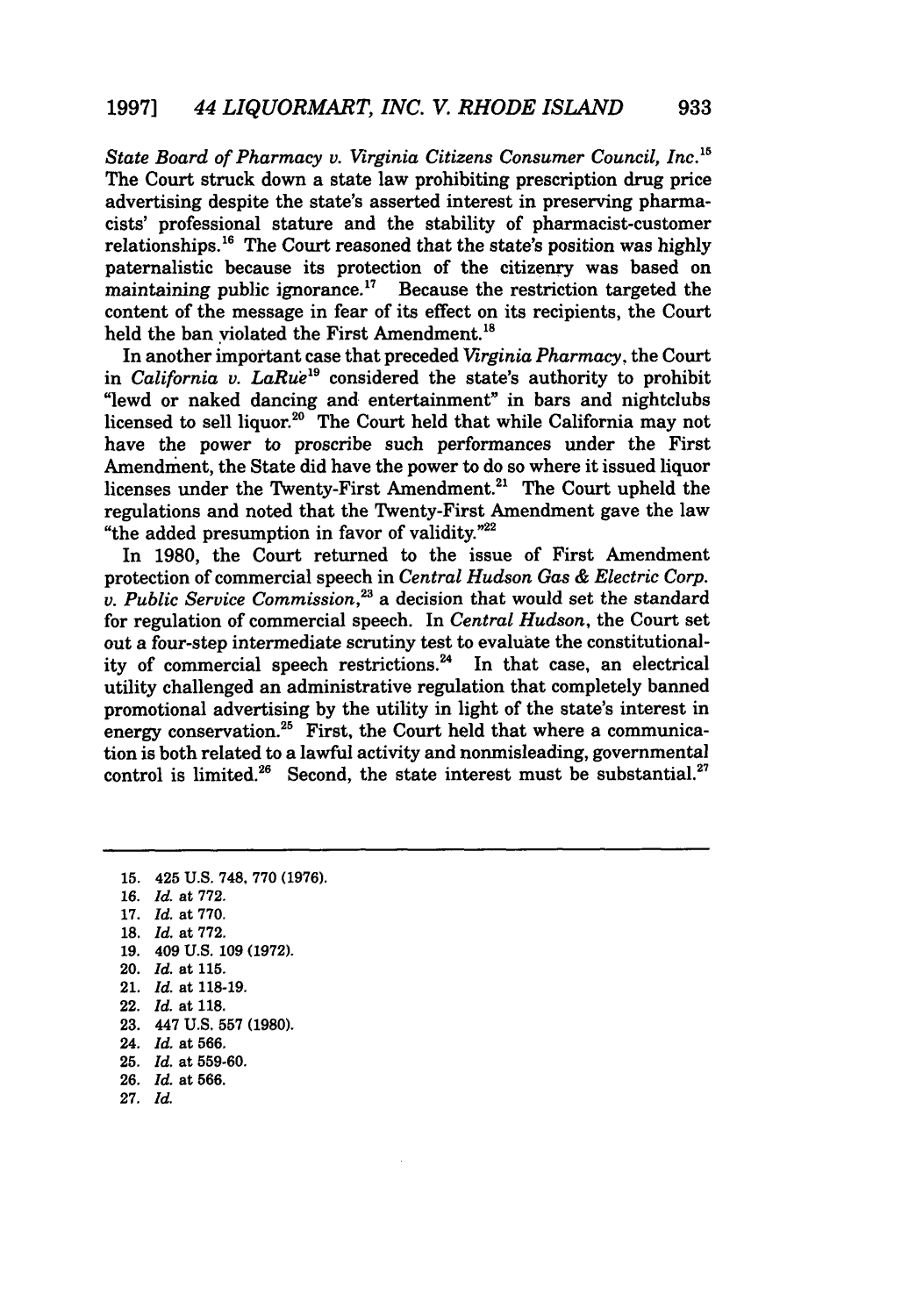Third, the law must directly advance the interest. $28$  Fourth, the restriction must be no more extensive than necessary to advance the state interest.<sup>29</sup>

Six years later, in *Posadas de Puerto Rico Associates* **v.** *Tourism Co.,30* the Court addressed the constitutionality of a statute restricting casino gambling advertisements that targeted the residents of Puerto Rico, as opposed to tourists. $31$  The statute also prohibited the use of the word "casino" in promotional items such as matchbooks and napkins if the items were accessible to the general public.<sup>32</sup> To justify these restrictions, Puerto Rico asserted several state interests, including the prevention of moral and cultural pattern disruption and the fear of increased crime and prostitution.<sup>33</sup> Because the speech at issue was purely commercial, the Court analyzed the restriction under the *Central* Hudson test.<sup>34</sup> Noting the regulation concerned a lawful, nonmisleading activity, the Court held that the law withstood the other three prongs of *Central Hudson* because **(1)** the state's asserted interests were substantial, (2) the restrictions directly advanced the legislature's end of reducing demand for games of chance among Puerto Rican residents, and **(3)** the regulation did so in a manner which was no more extensive than necessary.<sup>35</sup> The Court reasoned that Puerto Rico's power to ban casino gambling encompassed the lesser power to ban its advertising, calling it "strange constitutional doctrine"<sup>36</sup> to concede the legislature's authority to completely ban an activity yet deny it the authority to reduce demand for the activity through advertising.<sup>37</sup>

Most recently, in *Rubin v. Coors Brewing Co. 38* the Court addressed a challenge to a federal law that prohibited beer bottlers from displaying alcohol contents on its labels.<sup>39</sup>. The government argued that the ban was needed to minimize the possibility of strength wars among brewers, fearing they would base their marketplace competition on beer potency and also to promote state efforts to regulate alcoholic beverages under

**28.** *Id.* 29. *Id.* **30. 478 U.S. 328** (1986). 31. *Id.* at 330. **32.** *Id.* at 333. **33.** *Id.* at 341. 34. *Id.* at 340. 35. *Id.* at 340-43. 36. *Id.* at 346. 37. *Id.* at 345-46. **38. 115 S.** Ct. **1585 (1995).** 39. *Id.* at **1588.**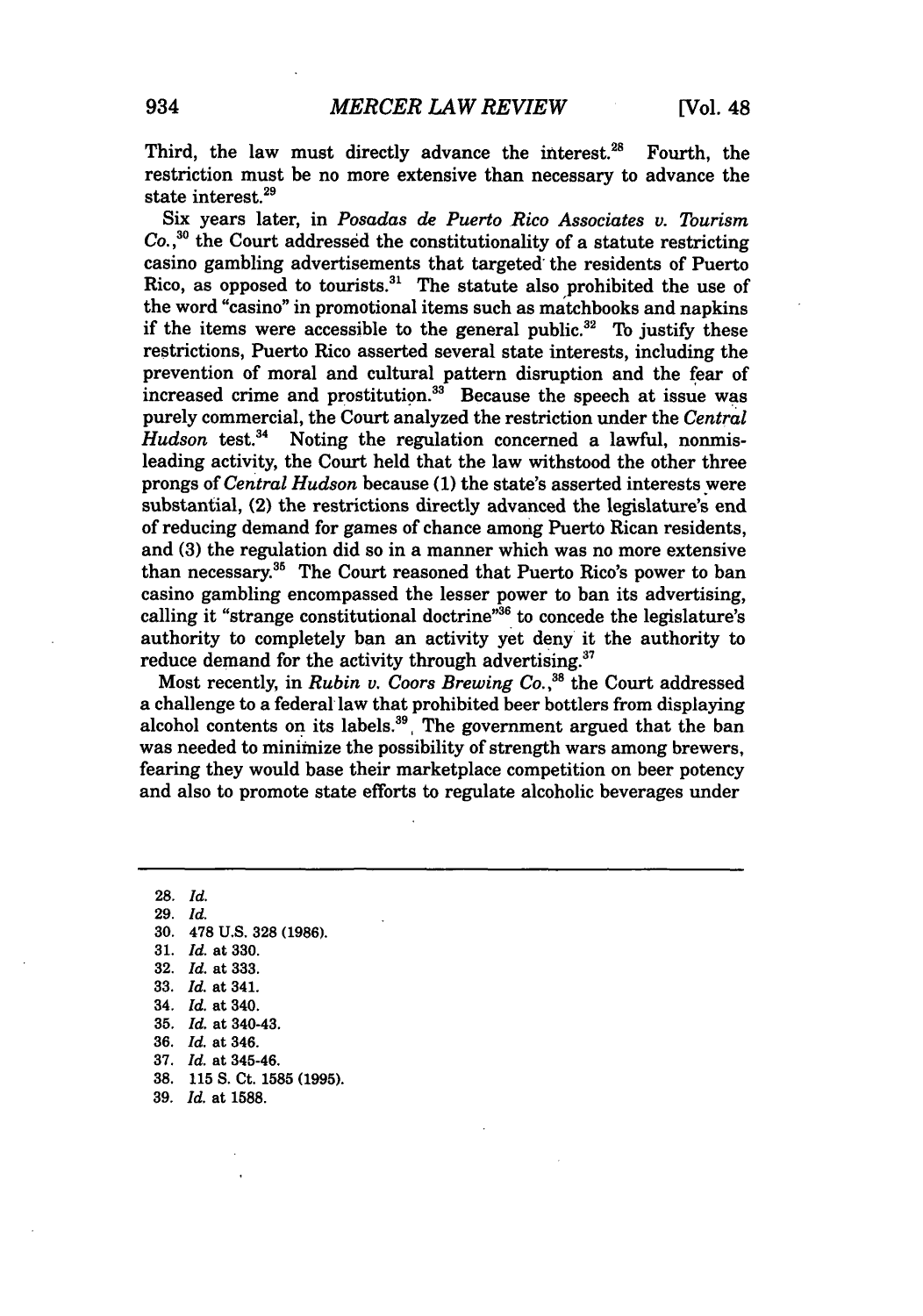the Twenty-First Amendment.4 ' The Court again applied the *Central Hudson* test.<sup>41</sup> Because the labels contained undisputedly truthful, nonmisleading factual information, the Court turned to the other three prongs of the test. $42$  It accepted the government's interest in protecting citizens by preventing competition based on alcohol strength, which could increase alcoholism, as substantial.<sup>43</sup> However, the Court could increase alcoholism, as substantial.<sup>43</sup> reasoned that the law did not directly advance the interest because of the "overall irrationality" of the regulatory scheme.<sup>44</sup> Brewers were still able to divulge alcohol content through a more influential means advertising in much of the country.<sup>45</sup> Thus, if the government's goal was to stifle strength wars, the prohibition on labels made "no rational sense" and could not withstand *Central Hudson.46*

#### III. RATIONALE OF THE COURT

In its decision in *44 Liquormart, Inc. v. Rhode Island,* the Court once again affirmed First Amendment protection of truthful, nonmisleading commercial speech.<sup>47</sup> Although the Court agreed with the commonsense conclusion that a price-advertising prohibition would temper competition and maintain prices at a higher level than in a free market, the Court ultimately found that the statute could not withstand the third and fourth prongs of *Central Hudson*.<sup>48</sup> Specifically, the Court concluded that even the State's own showing revealed that any connection between the restriction and a reduction in alcohol consumption "would be purely fortuitous."49 The Court found Rhode Island had not carried its burden of proving that the prohibition directly advanced the state interest.50 Calling the *Posadas* majority's deference to legislative judgment a "sharp break"<sup>51</sup> from precedent, Justice Stevens, writing for the plurality, explained that speculation and conjecture are not acceptable as proof of the direct relationship.<sup>52</sup> Thus, the restric-

40. *Id.* at 1590-91. 41. *Id.* at 1589. 42. Id. at 1590. 43. *Id.* at 1591. *44. Id.* at 1592. 45. *Id.* 46. *Id.* 47. 116 **S.** Ct. 1495, 1507 (1996). 48. *Id.* at 1509-10. *49. Id.* at 1510. **50.** *Id.* 51. Id at 1511.

52. *Id.* (citing Edenfield v. Fane, 507 U.S. 761, 770 (1993)).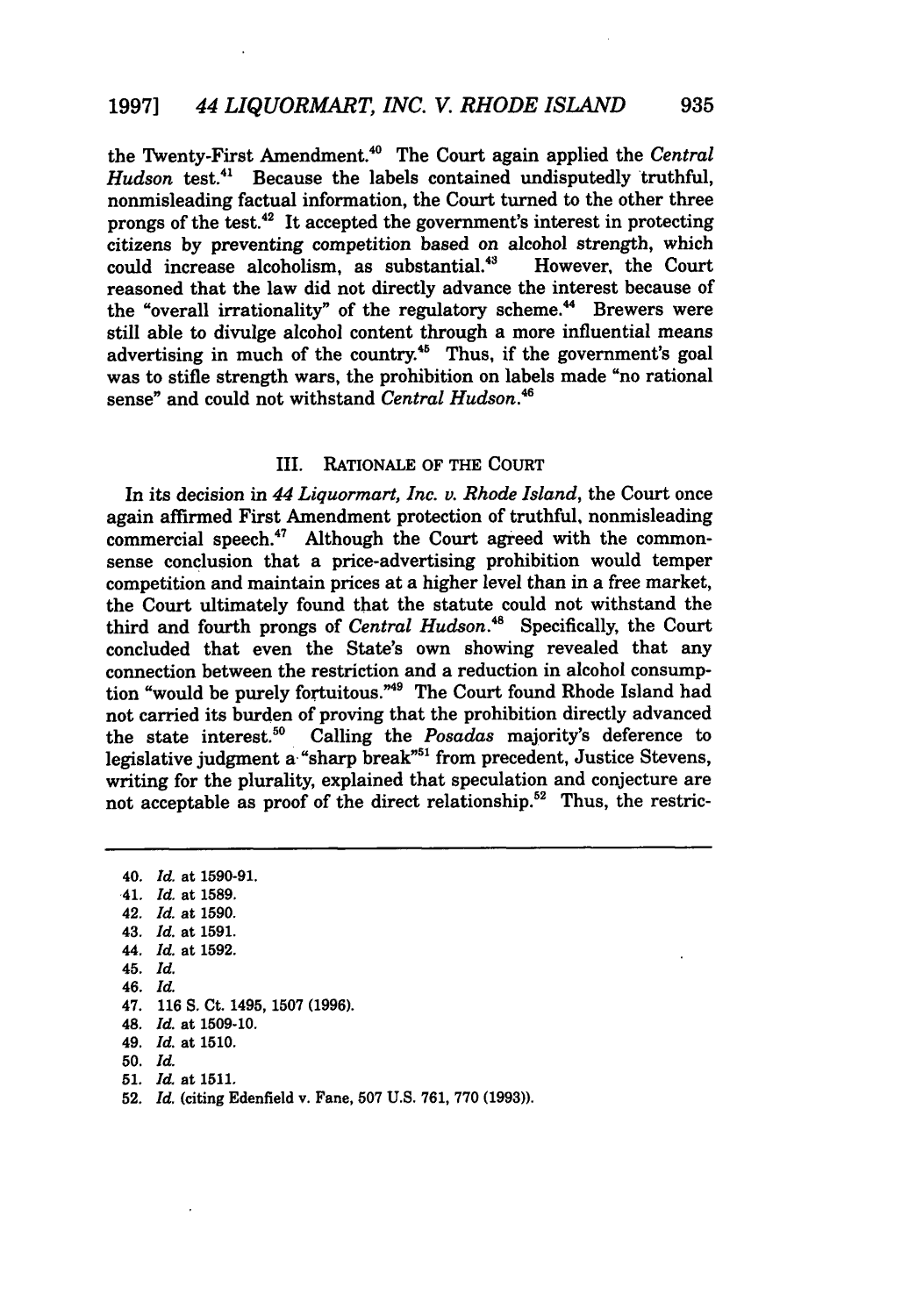tion failed the third prong of *Central Hudson*.<sup>53</sup> Further, the State failed the fourth prong regarding whether the restriction was no more extensive than necessary.<sup>54</sup> The Court pointed out obvious alternatives to a speech ban, such as direct regulation and increased taxation, which would serve the same purpose as the ban.<sup>55</sup>

The Court rejected Rhode Island's contention that the power to ban alcoholic beverages subsumes the lesser power to regulate related advertising.<sup>56</sup> Reasoning that prohibiting speech may sometimes be more intrusive than prohibiting conduct, the Court said Rhode Island's choice to license liquor retailers did not allow the state to "'deny a benefit to a person on a basis that infringes his constitutionally protected interests—especially his interest in freedom of speech."<sup>57</sup>

Finally, the Supreme Court disavowed its reasoning in *California v. LaRue58* by rejecting Rhode Island's LaRue-based argument that the Twenty-First Amendment gave its ban "an added presumption in favor of validity."59 The Court, without questioning the holding in *LaRue,* explained that the amendment does not authorize the states to disregard their obligations under other parts of the Constitution.<sup>60</sup>

In his concurrence, Justice Thomas objected to the application of the *Central Hudson* balancing test.61 Instead, he argued that the State's asserted interest in keeping consumers "in the dark"<sup>62</sup> in order to affect choices made in the marketplace was "per se illegitimate."63 He stressed the Court's rationale in *Virginia Pharmacy* that even "speech that does 'no more than propose a commercial transaction'" came within First Amendment protection.<sup>64</sup> In addition, Justice Thomas faulted the plurality's reasoning in declaring the ban unconstitutional based in part on Rhode Island's failure to show that the ban significantly decreased consumption.<sup>65</sup> He noted that the plurality "seem[ed] to imply that if the State had been more successful at keeping consumers ignorant" and

61. *Id.* at 1515-16 (Thomas, J., concurring).

64. **Id.** (quoting Virginia State **Bd.** of Pharmacy v. Virginia Citizens Consumer Council, Inc., 425 **U.S.** 748, 762 (1976)).

**65.** *Id.* at **1518.**

**<sup>53.</sup>** *Id.* at **1510.**

<sup>54.</sup> *Id.*

**<sup>55.</sup>** *Id.*

<sup>56.</sup> *Id.* at 1512.

<sup>57.</sup> *Id.* at 1513 (quoting Perry v. Sindermann, 408 U.S. 593, 597 **(1972)).**

**<sup>58.</sup>** 409 **U.S.** 109 **(1972).**

<sup>59. 116</sup> S. Ct. at 1514 (citing *LaRue,* 409 U.S. at 118-19).

<sup>60.</sup> *Id.* (citing Capital Cities Cable, Inc. v. Crisp, 467 U.S. 691, 712 (1984)).

<sup>62.</sup> *Id.* at **1518.**

<sup>63.</sup> *Id.* at 1516.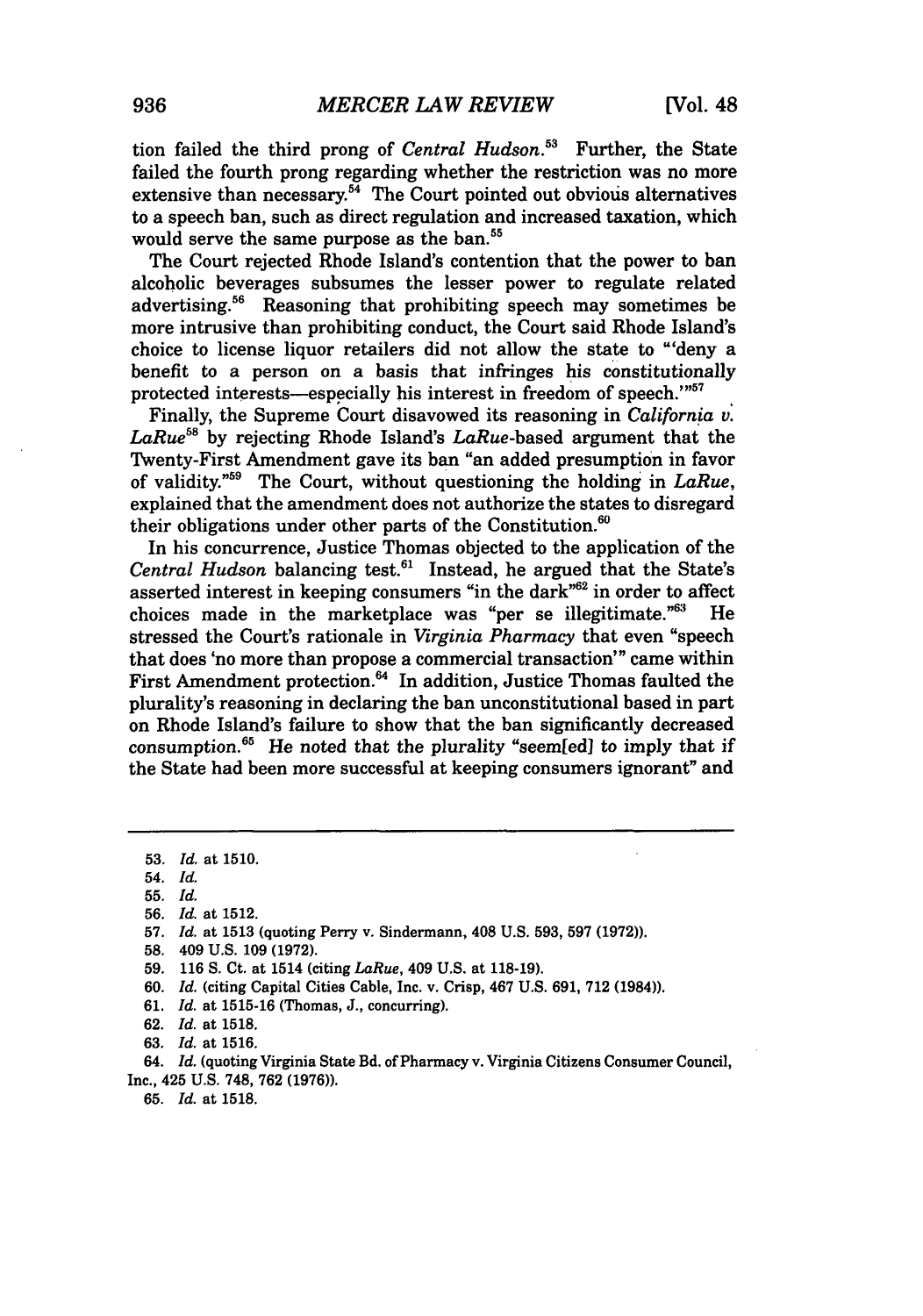thus decreased consumption, then the law might have been upheld.<sup>66</sup> Specifically, Justice Thomas characterized the potential implications of the plurality's holding as "quite sweeping"<sup>67</sup> because, under the fourth prong of *Central Hudson,* it appeared that direct regulation such as taxation would always be "at least as effective" as restricting advertising.68

In her concurrence, Justice O'Connor, joined by Chief Justice Rehnquist, Justice Souter, and Justice Breyer, argued to apply the *Central Hudson* test to determine whether the restriction survived First Amendment scrutiny.<sup>69</sup> Finally, Justice Scalia, like Justice Thomas, was also uncomfortable with the plurality's application of *Central Hudson* and noted the lack of a discussion of legislative policies at the time the First Amendment was adopted.<sup>70</sup> However, because Justice Scalia did not believe the Court had before them "the wherewithal to declare *Central Hudson* wrong--or at least the wherewithal to say what ought to replace it—" he resolved the case consistent with the existing  $law<sup>71</sup>$ 

#### IV. IMPLICATIONS

This decision has already had a major effect on alcohol price advertising. The Supreme Court remanded two subsequent cases, *Anheuser-Busch, Inc. v. Schmoke72* and *Hospitality Investments v. Pennsylvania State Police,73* for consideration in light of the new decision. Furthermore, 44 *Liquormart* calls into question laws similar to the Rhode Island statutes.74

Additionally, as the Court's most recent pronouncement on commercial speech, the decision in *44 Liquormart* will be important in determining the constitutionality of future restrictions, particularly the Food and Drug Administration's recent regulations on tobacco advertising aimed

70. *Id.* at 1515 (Scalia, J., concurring).

74. Other states, including Georgia, South Carolina, North Carolina, Arkansas, Connecticut, Kansas, Minnesota, Missouri, New Hampshire, Ohio, and Pennsylvania have laws in some way restricting liquor price advertising. Richard Carelli, *Justices Debating Liquor Ads,* **THE LAS VEGAS** REV. J., May 2, 1995, at 7D.

**<sup>66.</sup>** *Id.*

<sup>67.</sup> *Id.* at 1519.

<sup>68.</sup> *Id.*

<sup>69.</sup> *Id.* at 1521 (O'Connor, J., concurring).

<sup>71.</sup> *Id.*

<sup>72. 116</sup> S. Ct. 1821 (1996) (mem.), *vacating and remanding* 63 F.3d 1305 (4th Cir. **1995).**

**<sup>73.</sup>** 116 S. Ct. 1821 (1996) (mem.), *vacating and remanding* 650 A.2d 854 (Pa. 1994).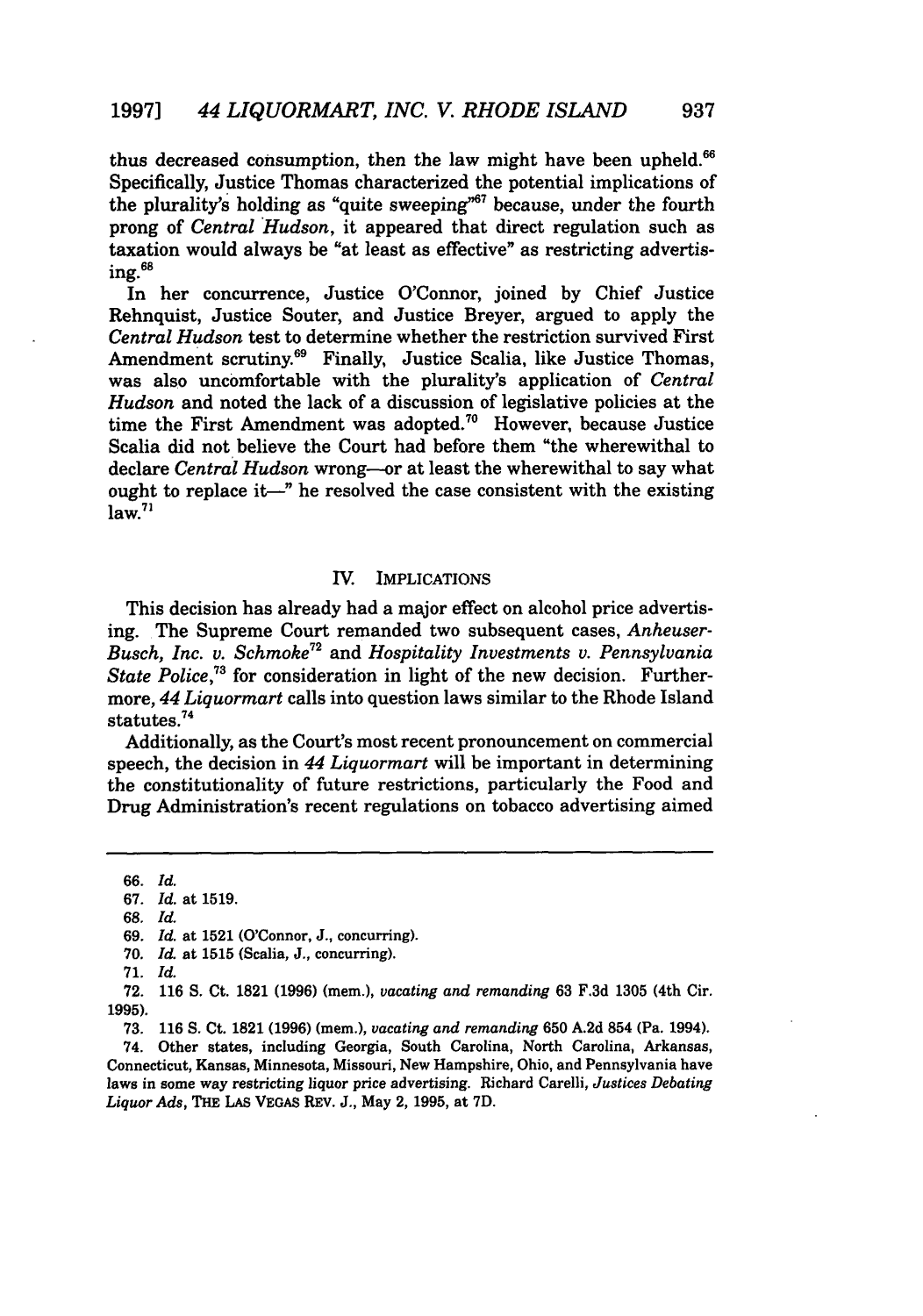at children and adolescents.<sup>75</sup> These include the ban of billboard tobacco advertising within a thousand 'feet of schools and playgrounds,76 the sponsorship **of** sporting events attended **by** young people such as **NASCAR** auto races, and giveaways of promotional items such as T-shirts.<sup>77</sup> In addition, advertisements in magazines frequently read by minors would be limited to black and white text.<sup>78</sup>

The Food and Drug Administration **("FDA")** argues, under the first prong of *Central Hudson,* that tobacco advertisements relate to an unlawful activity to the extent that they target minors.<sup>79</sup> Arguably, because the sale of tobacco to persons under age eighteen is illegal in all fifty states, advertising appealing to minors would relate to an unlawful activity, thus making this speech fall outside First Amendment protection.<sup>80</sup> On the other hand, critics point out that whether an advertisement targets a younger audience is difficult to determine because the use of cartoons, such as Joe Camel, can also target adults.<sup>81</sup> Thus, they argue, because of this proof problem, tobacco advertising would most likely be given First Amendment protection.<sup>82</sup>

Assuming the First Amendment encompasses the restrictions under the first prong, the next *Central Hudson* inquiry—whether the govern-<br>ment interest is substantial—is generally not disputed.<sup>83</sup> The FDA ment interest is substantial-is generally not disputed.<sup>83</sup> argued that the government has a substantial interest in public health, and especially the well-being of children, and cited studies indicating the age one starts smoking will influence tobacco-related morbidity and mortality to support this proposition.<sup>84</sup>

Next, under the third prong of *Central Hudson,* which requires that the restrictions directly advance the asserted interest, the **FDA** reviewed numerous studies on the effect of tobacco advertising on minors, concluding that the evidence "demonstrates that [the] FDA's judgment **...** is supported not only **by** common sense but **by** studies, anecdotes,

**<sup>75.</sup>** Regulations Restricting the Sale and Distribution of Cigarettes and Smokeless Tobacco to Protect Children and Adolescents, **61** Fed. Reg. 44,396 **(1996)** (to be codified at 21 C.F.R. §§ **801, 803,** 804, **807,** 820, **897).**

**<sup>76.</sup>** *Id.*

**<sup>77.</sup>** *Id.*

**<sup>78.</sup>** *Id.*

**<sup>79.</sup>** *Id.* at 44,471.

**<sup>80.</sup>** *Id.*

**<sup>81.</sup>** Mark R. Ludwikowski, Comment, Proposed Government *Regulation of* Tobacco *Advertising Uses Teens to Disguise First Amendment Violations,* 4 COMMLAW CONSPECTUS **105,** 111 **(1996).**

**<sup>82.</sup>** *Id.*

**<sup>83.</sup>** *Id.* at 112.

<sup>84.</sup> **61** Fed. Reg. at 44,472.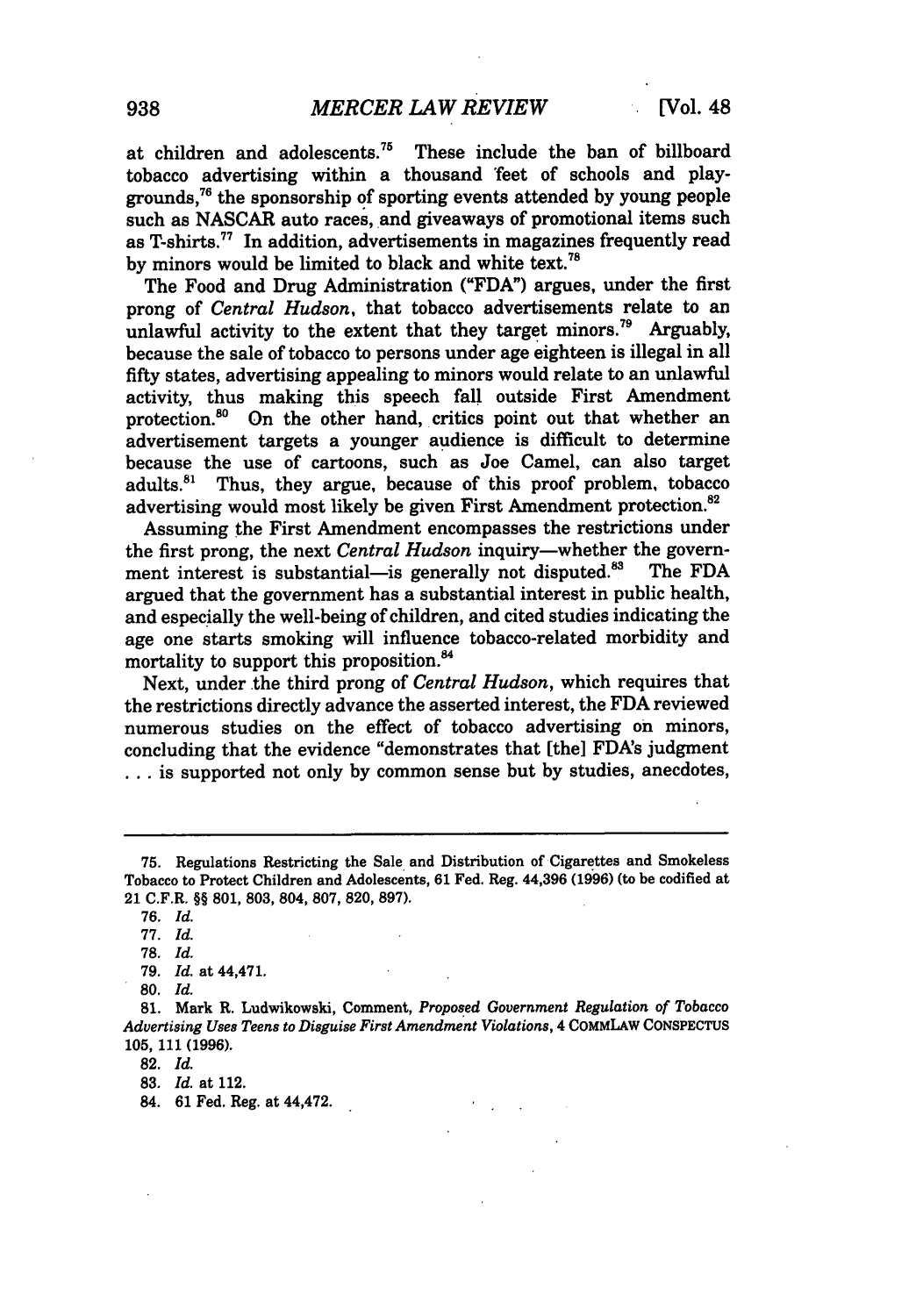#### 1997] *44 LIQUORMART, INC. V. RHODE ISLAND*

history, expert consensus  $\dots$  and empirical data."<sup>85</sup> However, critics say establishing a connection between advertising and consumption by minors is difficult, particularly when the law prohibits minors from purchasing tobacco products.<sup>86</sup> In addition, they cite research indicating the presence of smokers in the home and peer influence has a greater influence on teen smoking. $87$ 

Finally, under the fourth prong, the FDA contended the regulations were "carefully crafted" to target only "advertising that children are routinely exposed to and that the available evidence shows has the greatest affect on youngsters, while leaving the informational aspects of advertising largely untouched."<sup>88</sup> It emphasized that, for example, the regulations do not ban print advertising, but only restrict the use of images and color that are especially appealing to children in publications with a largely young readership. $\frac{89}{10}$  Thus, the FDA concluded that the regulations go no further than necessary to meet their purpose.<sup>90</sup>

Regarding the black and white restriction, also called a "tombstone" limitation, some commentators believe this restriction, although less problematic than a total ban, still poses the problem of interfering with the speaker's choice of method for expression.<sup>91</sup> They argue that, in some ways, tombstone limitations may be "even more pernicious"<sup>92</sup> than a complete ban because "they give the illusion of allowing communication while in reality significantly interfering with the message."<sup>93</sup> Critics also point out that cartoon character Joe Camel "defies **...** description," and cannot necessarily be classified as targeting children.<sup>94</sup> However, they acknowledge that if characters which obviously appeal to children, such as Mickey Mouse, were restricted, the argument against the regulation would be less persuasive.<sup>95</sup>

Given the decision in *44 Liquormart,* some commentators believe tobacco advertising cannot be regulated because it also relates to a vice

**95.** *Id.*

<sup>85.</sup> *Id.* at 44,474.

**<sup>86.</sup>** Ludwikowski, *supra* note 81, at 113-14.

<sup>87.</sup> *Id.* at 114.

**<sup>88.</sup>** 61 Fed. Reg. at 44,497.

<sup>89.</sup> *Id.*

**<sup>90.</sup>** *Id.*

**<sup>91.</sup>** Martin H. Redish, *Tobacco Advertising and the First Amendment,* **81** IOWA L. REV. 589, 625-26 (1996).

<sup>92.</sup> *Id.* at 627.

<sup>93.</sup> *Id.*

<sup>94.</sup> *Id.* at 629.